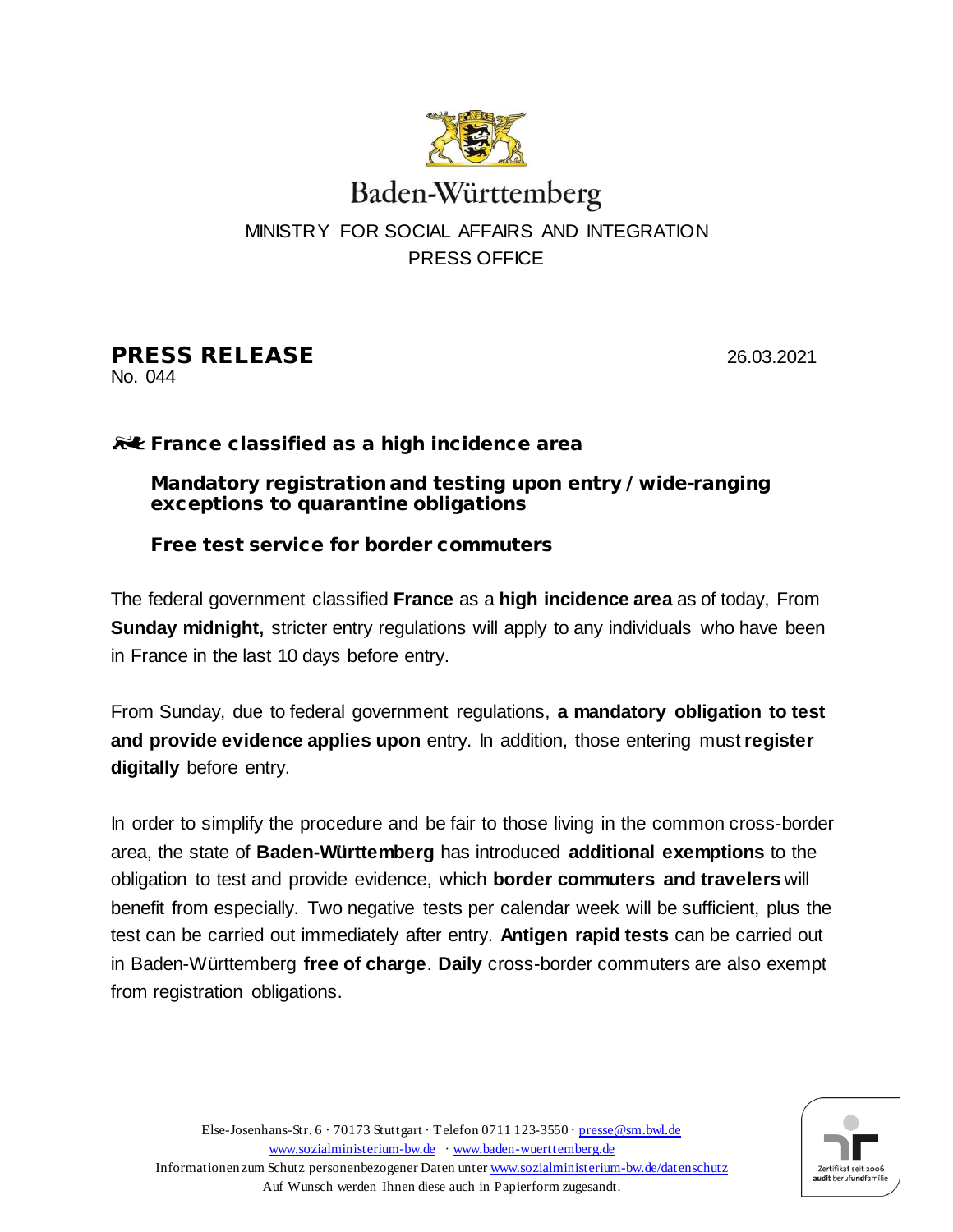Baden-Württemberg had already adapted the **quarantine regulations** early on in the event that a state would be classified as a high-incidence area. This is why the same exemption regulations still apply that were previously in force when it was classified as a "normal" risk area. However, if a quarantine obligation applies, it should be noted that in this case you must go into **isolation at home for 10 days**, which cannot be reduced by submitting a negative test.

"Baden-Württemberg has created extensive exemptions from the quarantine requirement when entering from a high-incidence area, provided that the protection against infection allowed it. In addition, we have made it easier for commuters and schoolchildren as well as visitors to relatives in relation to compulsory tests in order to be fair to those in the common cross-border area and the mobility of these people, "Health Minister Manne Lucha said today in Stuttgart. "In particular, the wide range of free tests in Baden-Württemberg is an important component in ensuring that border crossings continue to run smoothly."

The following applies in detail.

- − Mandatory **test obligation and to provide proof** applies. In accordance with the federal government's coronavirus entry regulations, all those entering from highincidence areas must bring evidence of a negative coronavirus test with them upon entry, which was taken **no more than 48 hours before**. An antigen rapid test is sufficient as evidence. Exceptions from the obligation to test and provide evidence based on the federal regulations apply only to transient travelers and for stays of no more than 72 hours for individuals who are transporting passengers, goods or merchandise across the border for job-related reasons.
- − In addition, there is an obligation to **register your entry digitally.** The only ones exempt from the obligation to register are passengers in transit as well as individuals who have spent less than 24 hours in France in the context of cross-border traffic or who are entering Germany for up to 24 hours. This means that daily cross-border commuters are also exempt from the obligation to register digitally.
- − The classification has no effect on the **quarantine obligations**. The same exemption rules apply here in Baden-Württemberg as before, which also applied previously to areas classified as normal risk areas. However, if there is a quaran-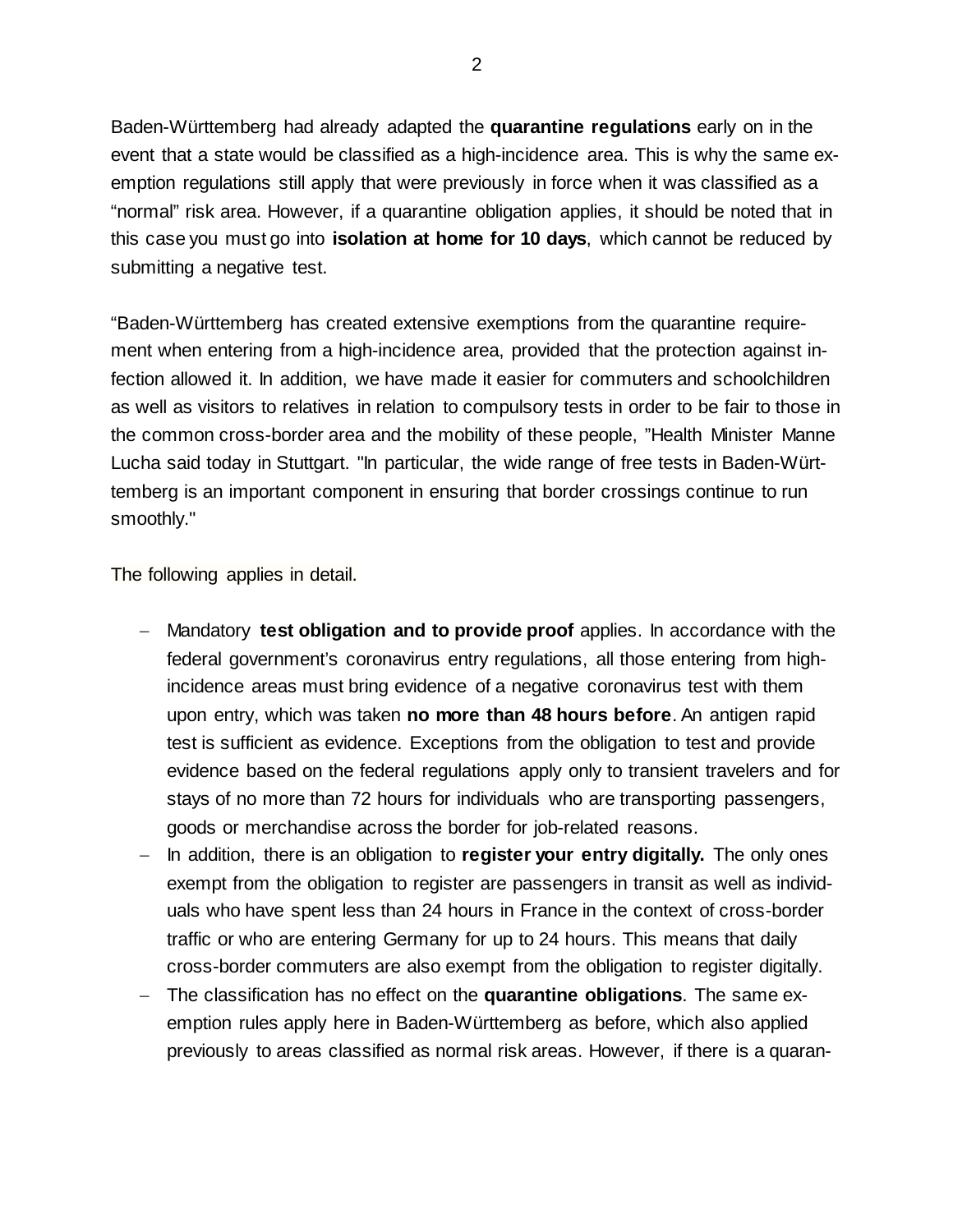tine obligation, those entering must go into **isolation at home for 10 days**. A **reduction** in the quarantine period **(**free testing) is **not possible** when entering from high-incidence areas.

− In Baden-Württemberg, general decrees issued by the administrative districts have regulated further **exceptions for cross-border commuters and travelers** (occupation, training, study) as well as to visit close relatives. For these groups of people there is an exception to the obligation to test and provide evidence to the extent that in these individual cases proof of **two negative tests per calendar week** is sufficient. In addition, the test can also be carried out **immediately after entry**. These individuals also benefit from a **free of charge test program** for PoC antigen tests, as they can take advantage of what is referred to as citizen testing. Commuters can have the test carried out in family doctors' offices and special coronavirus testing practices. Pharmacies provide these tests as well. Community test centers are also available. No specific certification has to be submitted to have these tests done. **You can find all the information about testing obligations when entering Baden-Württemberg at:** [https://www.baden-wuerttem](https://www.baden-wuerttemberg.de/de/service/aktuelle-infos-zu-corona/fragen-und-antworten-rund-um-corona/faq-testpflicht-bei-der-einreise-nach-baden-wuerttemberg/)[berg.de/de/service/aktuelle-infos-zu-corona/fragen-und-antworten-rund-um-co](https://www.baden-wuerttemberg.de/de/service/aktuelle-infos-zu-corona/fragen-und-antworten-rund-um-corona/faq-testpflicht-bei-der-einreise-nach-baden-wuerttemberg/)[rona/faq-testpflicht-bei-der-einreise-nach-baden-wuerttemberg/.](https://www.baden-wuerttemberg.de/de/service/aktuelle-infos-zu-corona/fragen-und-antworten-rund-um-corona/faq-testpflicht-bei-der-einreise-nach-baden-wuerttemberg/) The information is also available in French and English.

Since 2 March 2021, the **French department of Moselle** has also been classified as a **virus variant area**. This does not change anything in terms of France's classification as a high-incidence area. All individuals who have been in the department of Moselle in the last 10 day before entry, are therefore still subject to the stricter testing and quarantine requirements.

The infection situation is still very tense especially given the virus mutations. It is therefore strongly advised not to travel for unnecessary reasons.

#### **Background information**

**Daily information** on the classification of risk areas, high-incidence areas and virus variant areas is available at: [https://www.rki.de/risikogebiete.](https://www.rki.de/risikogebiete)

3